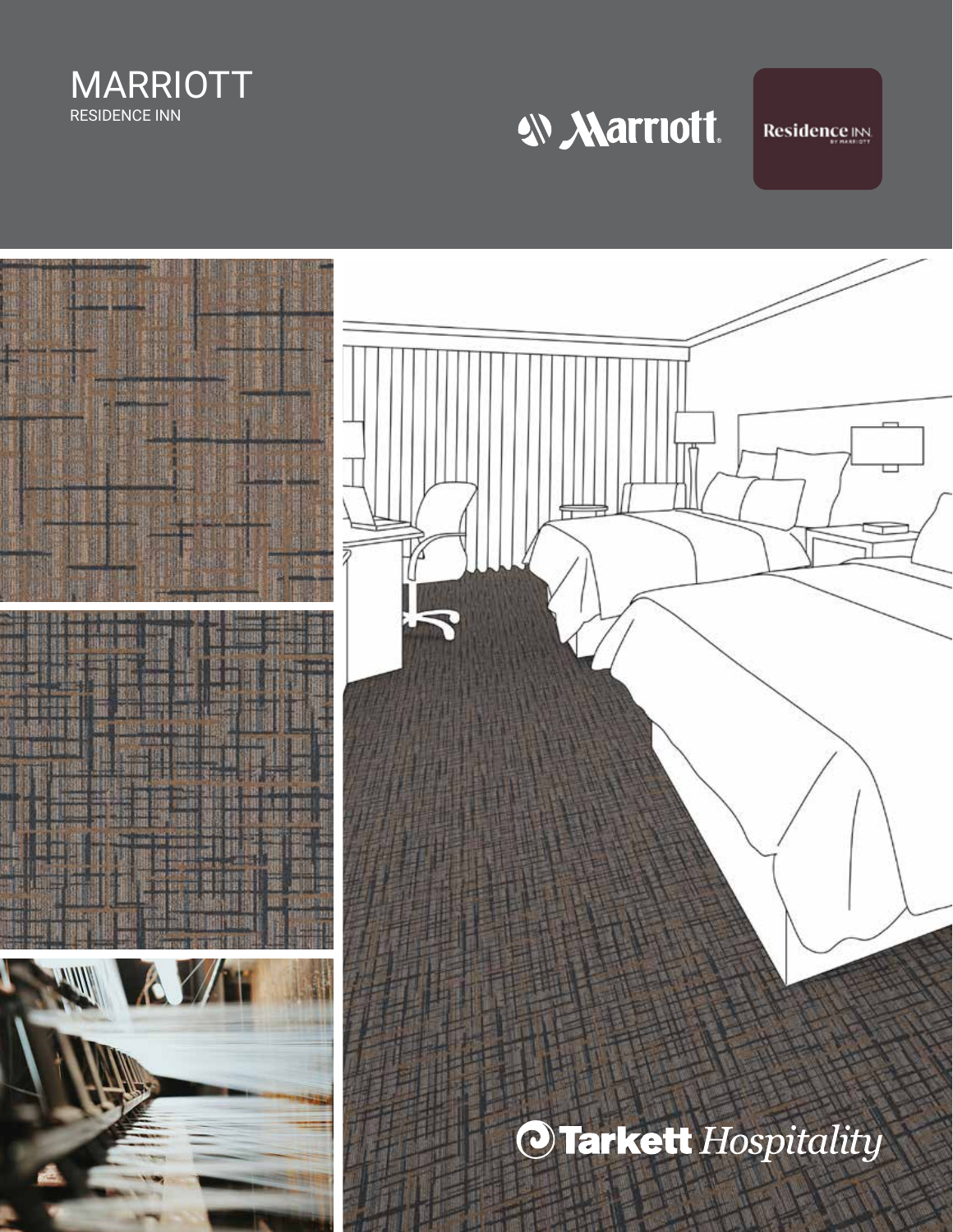#### MARRIOTT RESIDENCE INN

## **W Marriott.**

Manufacturer: Tarkett<br>Address: 285 Kra 285 Kraft Drive Dalton, GA 30721 Phone: 706.277.3000 Contact: Jackie Passaro Jackie.Passaro@tarkett.com www.tarketthospitality.com

#### Choose Tarkett

- 
- 
- 
- + Approved Styles + 10-Year Warranty<br>+ Lowest Pricing + Broadloom Carpet
	- + Broadloom Carpet
- + Fast Delivery + Lextron Solution-Dyed Nylon

#### **HONED SCHEME WEAVE SCHEME**



- + Product Type: Guest Room
- + Style Number: RI332
- + Color Number: 190
- + Specs: 32 oz. 12´ W
- + Pattern Repeat: 24" x 24"



- + Product Type: Guest Room
- + Style Number: RI332
- + Color Number: 193
- + Specs: 32 oz. 12´ W
- + Pattern Repeat: 24" x 24"

- + Product Type: Cove Base
- + Style Number: 728S
- + Color Number: 190 (8548)
- + Specs: 4" or 6"

- + Product Type: Cove Base
- + Style Number: 728S
- + Color Number: 193 (8549)
- + Specs: 4" or 6"

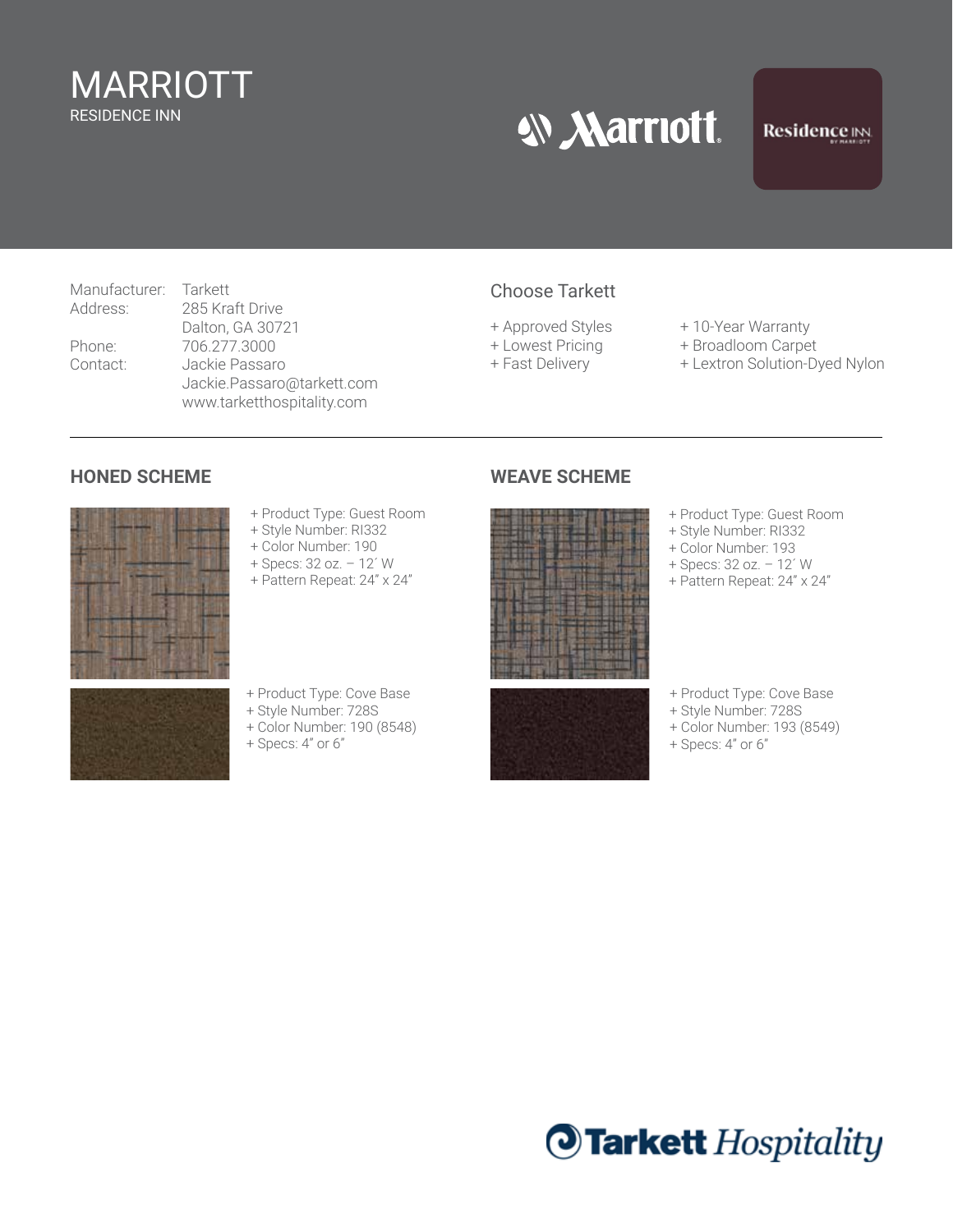## MARRIOTT RESIDENCE INN GUEST ROOMS

**W Marriott.** 

#### Residence INN

| Manufacturer: | Tarkett                                      |
|---------------|----------------------------------------------|
| Address:      | 285 Kraft Drive                              |
|               | Dalton, GA 30721                             |
| Phone:        | 706.277.3000                                 |
| Contact:      | Jackie Passaro<br>Jackie.Passaro@tarkett.com |
| Contact:      | lan Fruchtman<br>lan@scottjordaninc.com      |
| Web:          | www.tarkett.com                              |

| Style Name:           | RI332 Residence Inn                                          |
|-----------------------|--------------------------------------------------------------|
| Color:                | 190 Honed                                                    |
| Project Type:         | Guest Room                                                   |
| Machine Type:         | Dynamics                                                     |
| Pattern Repeat:       | $24'' \times 24''$                                           |
| Secondary Backing:    | ActionBac                                                    |
| Radiant Panel:        | Class 1                                                      |
| Smoke Density:        | Less Than 450                                                |
| Warranty:             | 10 Year Wear Guarantee                                       |
| Recycled Content:     | Lextron Essentials has 10% pre-consumer<br>recycled content. |
| Environmental         |                                                              |
| Information:          | CRI Green Label Plus™ Certified                              |
| Construction:         | D Dynamics-Servo Loop Scroll Tip Shear                       |
| Gauge:                | $1/10$ th                                                    |
| Tufted Pile Weight:   | 320z                                                         |
| Finished Pile Weight: | 68 oz.                                                       |
| Finished Pile Height: | High .25, Med .1875, Low .0625                               |

Enviro-Green yarn has 10% pre-consumer recycled content. Recommended for Moderate (Rooms) carpet traffic levels. NOTE: Due to the manufacturing process of a tip shear product, the finished yarn weight will vary more than normal manufacturing tolerances and side match cannot be guaranteed.

Carpet should be installed in accordance with the Carpet and Rug Institute's standard CRI-104. Carpet must be over manufacturer's recommended pad. Pattern streaks and banding are visually apparent streaking in patterned carpet resulting from linear juxtaposition of pattern elements visible in both length and width direction. IT IS NOT A CARPET DEFECT, but is inherent in solution dyed graphic and cut/loop patterns. All Specifications subject to normal manufacturing tolerance.



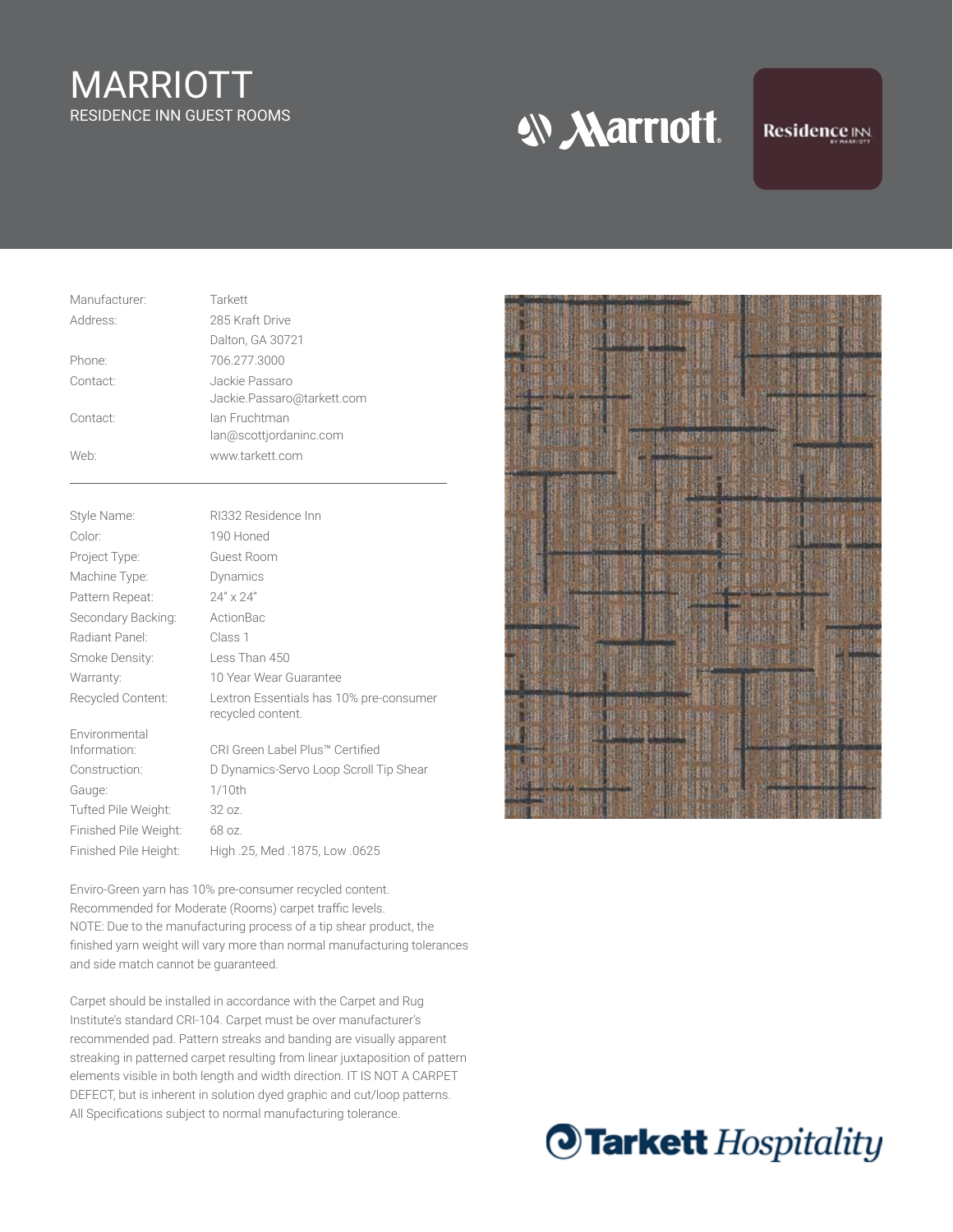HONED SCHEME RESIDENCE INN GUEST ROOM

# W Marriott.

**Residence INN** 

+ Product Type: Guest Room + Style Number: RI332 + Color Number: 190 **Tarkett** Hospitality + Specs: 32 oz. – 12´ W + Pattern Repeat: 24" x 24"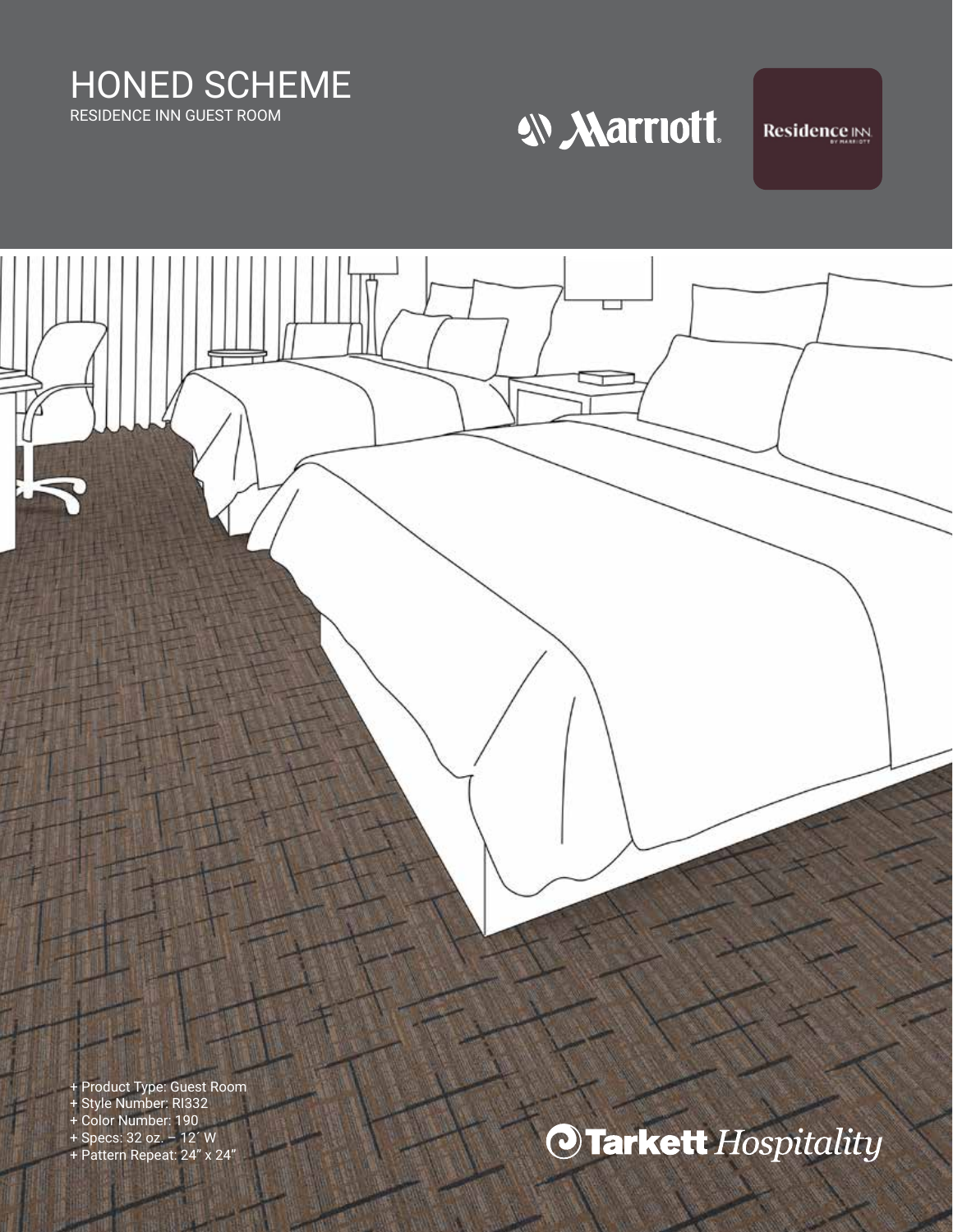## MARRIOTT RESIDENCE INN GUEST ROOMS

**W Marriott.** 

#### Residence INN

| Manufacturer: | Tarkett                                      |
|---------------|----------------------------------------------|
| Address:      | 285 Kraft Drive                              |
|               | Dalton, GA 30721                             |
| Phone:        | 706.277.3000                                 |
| Contact:      | Jackie Passaro<br>Jackie.Passaro@tarkett.com |
| Contact:      | lan Fruchtman<br>lan@scottjordaninc.com      |
| Web:          | www.tarkett.com                              |

| Style Name:           | RI332 Residence Inn                                          |
|-----------------------|--------------------------------------------------------------|
| Color:                | 193 Weave                                                    |
| Project Type:         | Guest Room                                                   |
| Machine Type:         | Dynamics                                                     |
| Pattern Repeat:       | $24'' \times 24''$                                           |
| Secondary Backing:    | ActionBac                                                    |
| Radiant Panel:        | Class 1                                                      |
| Smoke Density:        | Less Than 450                                                |
| Warranty:             | 10 Year Wear Guarantee                                       |
| Recycled Content:     | Lextron Essentials has 10% pre-consumer<br>recycled content. |
| Environmental         |                                                              |
| Information:          | CRI Green Label Plus™ Certified                              |
| Construction:         | D Dynamics-Servo Loop Scroll Tip Shear                       |
| Gauge:                | $1/10$ th                                                    |
| Tufted Pile Weight:   | 320z                                                         |
| Finished Pile Weight: | 68 oz.                                                       |
| Finished Pile Height: | High .25, Med .1875, Low .0625                               |

Enviro-Green yarn has 10% pre-consumer recycled content. Recommended for Moderate (Rooms) carpet traffic levels. NOTE: Due to the manufacturing process of a tip shear product, the finished yarn weight will vary more than normal manufacturing tolerances and side match cannot be guaranteed.

Carpet should be installed in accordance with the Carpet and Rug Institute's standard CRI-104. Carpet must be over manufacturer's recommended pad. Pattern streaks and banding are visually apparent streaking in patterned carpet resulting from linear juxtaposition of pattern elements visible in both length and width direction. IT IS NOT A CARPET DEFECT, but is inherent in solution dyed graphic and cut/loop patterns. All Specifications subject to normal manufacturing tolerance.